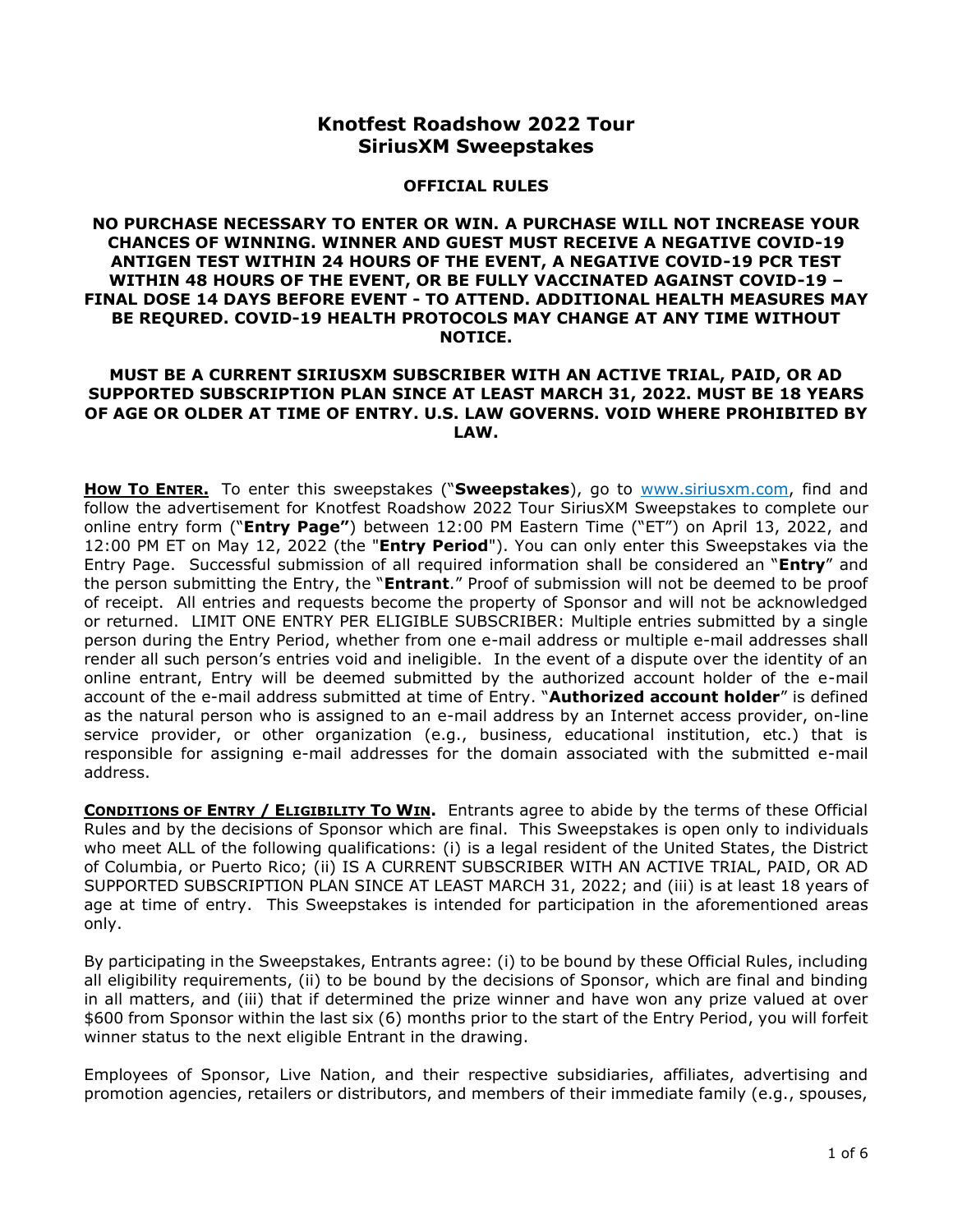domestic partners, parents, children, siblings) are not eligible to win. Entries that are incomplete or corrupted are void and will not be eligible. Any effort by an Entrant to misrepresent himself or herself using aliases or multiple e-mail addresses will disqualify all entries of such individual. Sponsor and its agents reserve the right to verify eligibility qualifications of any winner. Failure to comply with these Official Rules as determined in the sole discretion of the Sponsor may result in disqualification from the Sweepstakes. This Sweepstakes is subject to all applicable federal, state, and local laws and regulations.

**SPECIAL PUBLICITY NOTICE**. If you are selected as a potential winner, you grant to Sponsor and their respective promotional agents your express permission (except where prohibited by law) to use your name, identity, description of prize won, hometown and likeness, if applicable, for promotional purposes, in any media now known or hereafter developed, including on the radio, and including for "live notification" of potential winner status purposes, without further compensation. Even though you consent to all the above, Sponsor has no obligation to do any of it. See more details at "WINNER / SELECTION / AGREEMENTS" below.

**PRIZE**. One (1) Grand Prize will be awarded to one (1) winner using the selection process described below and satisfaction of the eligibility requirements set forth above, consisting of:

- One (1) round-trip coach air transportation for two (2) to San Diego, CA (the **"Destination"**), from a major commercial airport in the continental United States nearest to winner's primary residence as determined by Sponsor; provided that Sponsor reserves the right to substitute ground transportation for air transportation if winner resides within 150 miles of the Destination;
- One (1) hotel accommodation for two (2) nights (one double occupancy room and room tax only) in or near Chula Vista, CA, checking in Friday, June 17, 2022 and checking out Sunday, June 19, 2022;
- Two (2) Slipknot Pre-Show Experience ticket packages for Knotfest Roadshow 2022 scheduled for Saturday, June 18, 2022 at the North Island Credit Union Amphitheatre in Chula Vista, CA (the "**Event**");

Aggregate Approximate Retail Value of all prizes is \$2,600.

All expenses not specifically mentioned herein, including without limitation, ground transportation, transfers, hotel amenities, fees and gratuities, meals, airline change fees, airline premium seat fees, airline baggage fees (both checked and carry on), personal expenses such as meals, photos, souvenirs, and passport fees, are the responsibility of the winner and guest. Travel and hotel accommodations are subject to availability. Certain blackout dates and material restrictions may apply. Date and location of the Event is subject to change and not the responsibility of Sponsor. If the Event is cancelled for any reason, Sponsor's only obligation is to award, or not award, the other elements of the prize, in its sole discretion. Event tickets are subject to certain terms and conditions as specified by the ticket issuer. Winner agrees that the tickets are awarded pursuant to a revocable, nontransferable license that is personal to the winner and may not be sold, resold, auctioned, bartered, assigned, exchanged, placed in commerce, transferred, given away, donated, or otherwise conveyed. Winner and guest must comply with all venue and event rules and regulations, including execution of all required releases (if applicable). Failure to do so may result in forfeiture of such portion(s) of prize. If the winner is unable to travel on the dates required, the selected winner will forfeit the prize and another winner will be selected from among eligible entries received. Winner and guest must travel on same itinerary. No prize substitution, cash substitution, assignment, or transfer of prizes is permitted, except by Sponsor who may substitute a prize of equal or greater value if any portion of the advertised prize becomes unavailable. In no event shall more than the number of stated prizes be awarded. All prizes are intended to be awarded. Any unused elements of the prize will be forfeited, will not be redeemable for cash, and may not reduce the prize value awarded for tax purposes. All federal, state, local, and other taxes, costs, and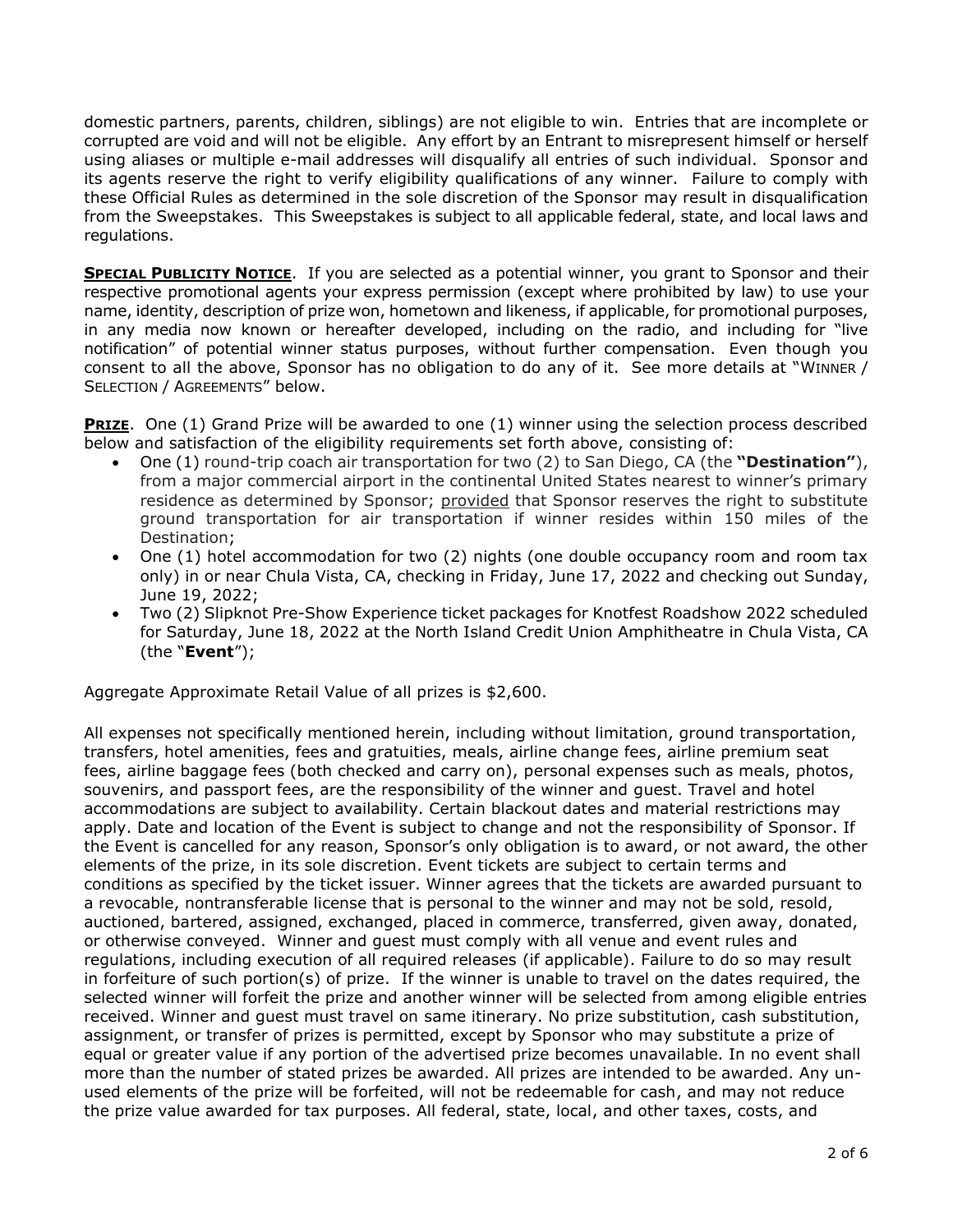expenses relating to the use, acceptance, or possession of the Prize are the sole responsibility of the winner. Winner will receive an IRS Form 1099 for the actual value of the Prize awarded. Actual retail value of the Prize depends upon the location of the winner and fares to/from Destination at time of departure.

**ODDS**. Odds of winning depend upon the number of eligible entries received during the Entry Period. This Sweepstakes may be advertised as follows: (1) on the radio on various music, talk, entertainment and sports channels on both Sirius and XM Radio, (2) on the internet on various music, talk, entertainment and sports websites and SiriusXM channel pages at [www.siriusxm.com,](http://www.siriusxm.com/) (3) on Facebook, Twitter and other social media sites, (4) by unsponsored and sponsored members of the public in social media and online communities, and possibly (5) via selected versions of the SiriusXM weekly e-newsletter "The Hear & Now" which versions contain banner advertisements for our Sweepstakes that are delivered to a minimum of approximately 15,000,000 email addresses.

**WINNER / SELECTION / AGREEMENTS.** The winner will be determined in a random drawing to be held on or about **May 12, 2022,** following the close of the Entry Period from among all eligible entries received under the supervision of Sponsor whose decisions are final and binding in all respects. Selected Grand Prize Winner will be notified by telephone using information provided at time of entry on the Entry Page and if a selected winner does not answer the call, a message will be left, and the selected winner must respond back to Sponsor within one (1) business day from the time of the message is left to give a valid email address where notification of potential winner status and required documents as described below can be sent Except where prohibited, acceptance of prize constitutes winner's consent, and winner and guest will be required to sign a release, to allow Sponsor and its promotional agents to use winner's and winner's guest's name, likeness, photo, video footage, and/or biographical data for advertising and promotional purposes, without additional compensation, in perpetuity, in all media, now known or hereafter developed, in connection with Sponsor, this Sweepstakes, the Sponsor's web sites, and the Events. Winner will be required to sign and return to Sponsor a Declaration of Eligibility, Publicity & Liability Release ("**Declaration**") (unless prohibited) and/or IRS Form W-9 (if required by IRS regulations), prior to and as a condition of acceptance of prize, WITHIN ONE (1) BUSINESS DAY OF THE DATE OF THE NOTIFICATION or prize will be forfeited and an alternate winner selected. Winner's guest must also sign and return a liability and publicity release (unless prohibited) prior to travel. Prize will be awarded within 45 days after receipt and verification of completed prize notification. If prize notification is undeliverable, or if a potential winner does not respond to the prize notification telephone call within the time specified or if the potential winner cannot be contacted for any reason, including an invalid telephone number, if the Declaration is not complete and received by Sponsor within the time required, or in the event of non-compliance with these Official Rules, the prize will be forfeited, and an alternate winner will be selected at random from the remaining eligible entries. Guest must be at least 18 years old at time of travel except as follows. In the event guest is under the age of majority ("**Minor**") as determined by the laws of the state in which the Minor resides, the Declaration must be signed by a parent or legal guardian on the Minor's behalf.

**SPECIAL COVID-19 NOTICE**: Entrants fully understand that (a) the novel coronavirus SARS-CoV-2 and any resulting disease (together with any mutation, adaptation, or variation thereof, "**COVID-19**") is extremely contagious and there is an inherent risk of exposure to COVID-19 in any place where people are or have been present; (b) no precautions, including protocols that will be implemented from time to time by Event venue can eliminate the risk of exposure to COVID-19; (c) while people of all ages and health conditions have been adversely affected by COVID-19, certain people have been identified by public health authorities as having greater risk based on age and/or underlying medical conditions; (d) other persons travelling to and/or from the Event and attending the Event may not be fully vaccinated against the Covid-19 virus; and (e) exposure to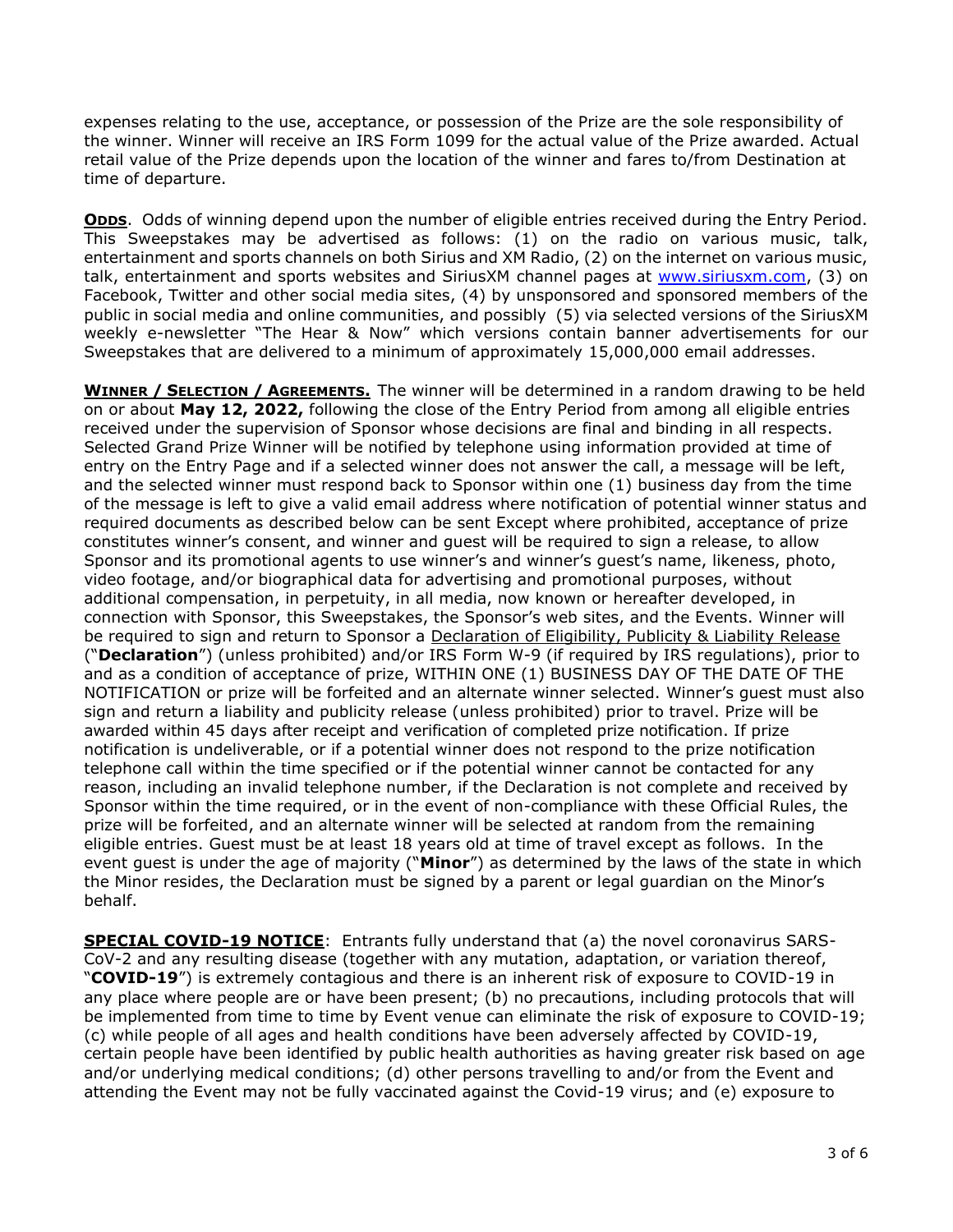COVID-19 can result in being subject to quarantine requirements, illness, disability, other shortterm and long-term health effects, and/or death, regardless of age or health condition.

**SPECIAL NOTICE REGARDING TRAVEL AND EVENT ATTENDANCE**: WINNER AND GUEST ARE RESPONSIBLE FOR STAYING INFORMED OF AND ABIDING BY ALL LOCAL LAWS AND TRAVEL AND EVENT VENUE RULES AND POLICIES, WHICH MAY INCLUDE, BUT ARE NOT LIMITED TO A TEMPERATURE CHECK, SOCIAL DISTANCING, MASKING, PROOF OF VACCINATION, AND/OR PROOF OF NEGATIVE VIRUS TESTING. SPONSOR, LIVE NATION, THE APPLICABLE TRAVEL AIRLINE, EVENT PERSONNEL AND STAFF AND THEIR RESPECTIVE AGENTS, EACH RESERVE THE RIGHT, IN THEIR SOLE DISCRETION, TO REMOVE OR TO DENY TRAVEL, OR REVOKE ACCESS TO THE EVENT, TO WINNER AND/OR GUEST WHO DOES NOT COMPLY WITH ANY OF THE AFOREMENTIONED RULES, IS INTOXICATED, PRESENTS A SAFETY RISK, ENGAGES IN DISRUPTIVE BEHAVIOR, OR ACTS WITH THE INTENT TO ANNOY, ABUSE, THREATEN, OR HARASS ANY OTHER PERSON. COVID-19 HEALTH PROTOCOLS MAY CHANGE AT ANY TIME AND SPONSOR, LIVE NATION, EVENT VENUE, AND TALENT HAVE NO OBLIGATION OR RESPONSIBILITY TO ANY PERSON WHO IS UNABLE TO COMPLY WITH UPDATED REQUIREMENTS, IS DENIED ENTRY, OR WHO MAY BE REMOVED FROM THE EVENT.

**VACCINATION REQUIREMENT FOR EVENT ATTENDANCE**: The winner of this Sweepstakes and guest of winner must receive a negative COVID-19 antigen test within 24 hours of the Event, a negative COVID-19 PCR test within 48 hours of the Event or be fully vaccinated against COVID-19 – final dose 14 days before Event – to attend. Children under 12 years of age may be required to take a COVID-19 diagnostic test with 24 hours before the Event and provide proof of negative result prior to entering the Event venue.

**PRIVACY NOTICE / MARKETING**. By entering this Sweepstakes, any personal information Entrants submit will be disclosed to the Sponsor and will be used only by us consistent with our privacy policy. Sponsor may use Entrants' personal information, including postal and e-mail addresses, to contact Entrants regarding SiriusXM goods and services and any other offers and/or promotions that we believe might be of interest to Entrants. (If you have previously asked us not to send you promotional emails, your Entry into this Sweepstakes will cause you to receive emails related only to this Sweepstakes.)

Special Note: We will make no use of your telephone number or date of birth as a result of your Entry except to contact potential winner and to verify your eligibility to enter. This promotion may be advertised on Facebook, but Entrants will be providing information to Sirius XM Radio Inc. and not to Facebook. Be sure to read the SiriusXM Radio Privacy Policy at [www.siriusxm.com/privacy.](http://www.siriusxm.com/privacy)

**GENERAL CAUTION / RELEASE.** Sponsor reserves the right to permanently disqualify any person it believes has violated these Official Rules. If, in Sponsor's opinion, there is any suspected or actual evidence of electronic or non-electronic tampering with any portion of this Sweepstakes, or if technical difficulties or technical corruption (including a computer virus or system malfunction) compromise the integrity of the Sweepstakes, Sponsor reserves the right to terminate the Sweepstakes and select winner from among all eligible entries received prior to termination. Should the Sweepstakes be terminated prior to the stated expiration date, notice will be posted at [www.siriusxm.com.](http://www.siriusxm.com/) Any attempt to deliberately damage the content or operation of this drawing is unlawful and subject to legal action by the Sponsor and its agents. You agree, on your own behalf, and on behalf of your heirs, executors, administrators, legal representatives, successors and assigns (collectively the "**Releasing Parties**") to hereby release, defend, indemnify, and hold harmless the Sponsor, Live Nation, and those working on their respective behalf, and all other businesses involved in this Sweepstakes (including prize vendor or provider, talent, or Event Venue), as well as each of their respective employees, officers, directors, agents and representatives, successors and assigns (collectively the "**Released Parties**"), from any and all actions, causes of action, suits, debts, dues, sums of money, accounts, reckonings, covenants, contracts, controversies, agreements, promises,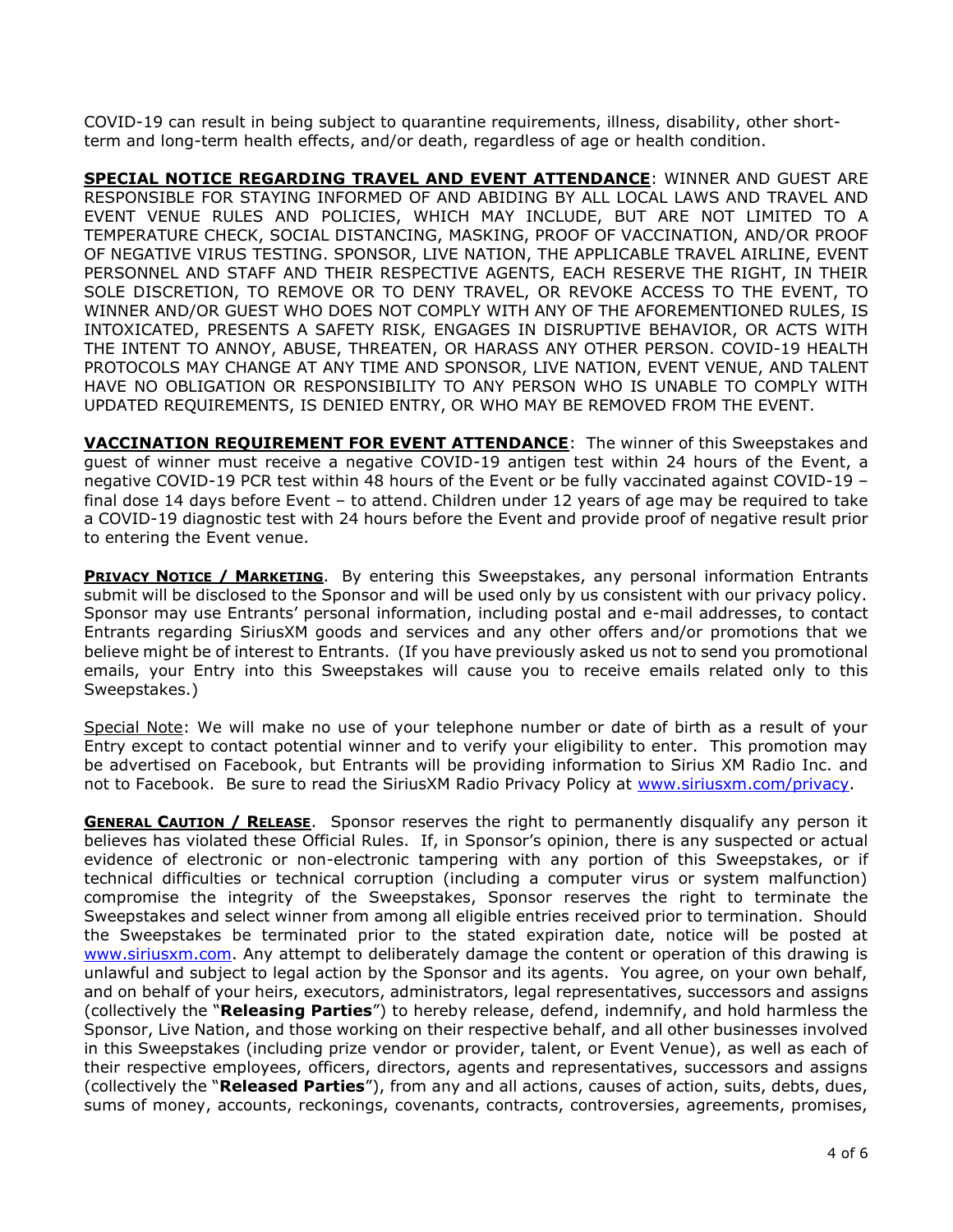trespasses, lost profits, indirect or direct damages, consequential damages, incidental damages, punitive or exemplary damages, including for injury and death, judgments, extent, executions, claims and demands whatsoever, in law, admiralty or equity, whether known or unknown, foreseen or unforeseen, against Released Parties which any one or more of the Releasing Parties ever had, now have or hereafter can, shall or may have, whether known or unknown, asserted or non-asserted, which may in any way arise out of or relate to your participation in this Sweepstakes or the awarding, acceptance, use, or misuse of a prize, including travelling to and attendance at the Event.

**DISCLAIMER OF LIABILITY.** The Released Parties shall not be responsible for (i) any typographical or other error in the publishing or printing of the offer, administration of the Sweepstakes or in the announcement of any prize; (ii) lost, late, misdirected, damaged, illegible or incomplete entries, or postage due mail; (iii) error, omission, interruption, deletion, defect, delay in operations or transmission, theft or destruction or unauthorized access to or alterations of entry materials, or for technical, network, telephone equipment, electronic, computer, mobile device, hardware or software malfunctions of any kind, or inaccurate transmission of or failure to receive entry information by Sponsor on account of technical problems or traffic congestion on the Internet or at any web site or any combination thereof; (iv) any injury or damage to entrant's or any other person's computer or mobile device related to or resulting from participating in the Sweepstakes; or (v) the failure of any third party to comply with the instructions and proper administration of this Sweepstakes.

You agree that the Released Parties shall not be liable for any injury, including illness, death, loss, or damage of any kind caused or claimed to be caused, by participation in this Sweepstakes, or from the acceptance, use, or redemption of any prize, including travelling to and attendance at the Event.

**FORCE MAJEURE**. In the event Sponsor and its agents are prevented from continuing with this Sweepstakes as contemplated herein by any event beyond its control, including but not limited to fire, flood, earthquake, explosion, pandemic, virus, quarantine, labor dispute or strike, act of God or public enemy, satellite or equipment failure, riot or civil disturbance, terrorist threat or activity, war (declared or undeclared) or any federal, state, or local government law, order, or regulation, or order of any court or other cause not within their control, Sponsor and its agents shall have the right to modify, suspend, extend or terminate the sweepstakes, and award the prize in its sole discretion. IF THE EVENT IS CANCELLED OR TRAVEL TO THE DESTINATION IS IN ANY WAY DELAYED OR CANCELLED, SPONSOR'S ONLY OBLIGATION IS TO AWARD, OR NOT AWARD, THE REMAINING ELEMENTS OF THE PRIZES DESCRIBED ABOVE, IN ITS SOLE DISCRETION, WITH NO ALTERNATIVE COMPENSATION TO THE WINNER AND GUEST.

**LAW / DISPUTE RESOLUTION.** This Sweepstakes shall be governed by and interpreted under the laws of the State of New York, U.S.A., without regard to its conflicts of laws provisions that may require the application of the laws of another jurisdiction. All disputes, claims, and causes of action arising out of or in connection with this Sweepstakes shall be resolved individually, without resort to any form of class action. Any action or litigation concerning this Sweepstakes shall take place exclusively in the federal or state courts sitting in New York, New York, and you expressly consent to the jurisdiction of and venue in such courts and you waive all defenses of lack of jurisdiction and inconvenient forum with respect to such courts. You agree to service of process by mail or other method acceptable under the laws of the State of New York. ANY CLAIMS, JUDGMENTS AND/OR AWARDS SHALL BE LIMITED TO ACTUAL OUT-OF-POCKET COSTS ASSOCIATED WITH ENTERING THIS SWEEPSTAKES. YOU HEREBY WAIVE ANY RIGHTS OR CLAIMS TO ATTORNEY'S FEES, INDIRECT, SPECIAL, PUNITIVE, INCIDENTAL OR CONSEQUENTIAL DAMAGES, WHETHER FORESEEABLE OR NOT AND WHETHER BASED ON NEGLIGENCE OR OTHERWISE.

**WINNERS LIST.** For the name of the winner, available after **May 30, 2022** ("**Winner List Date**"), send a stamped, self-addressed envelope (except where prohibited) and a note identifying the name